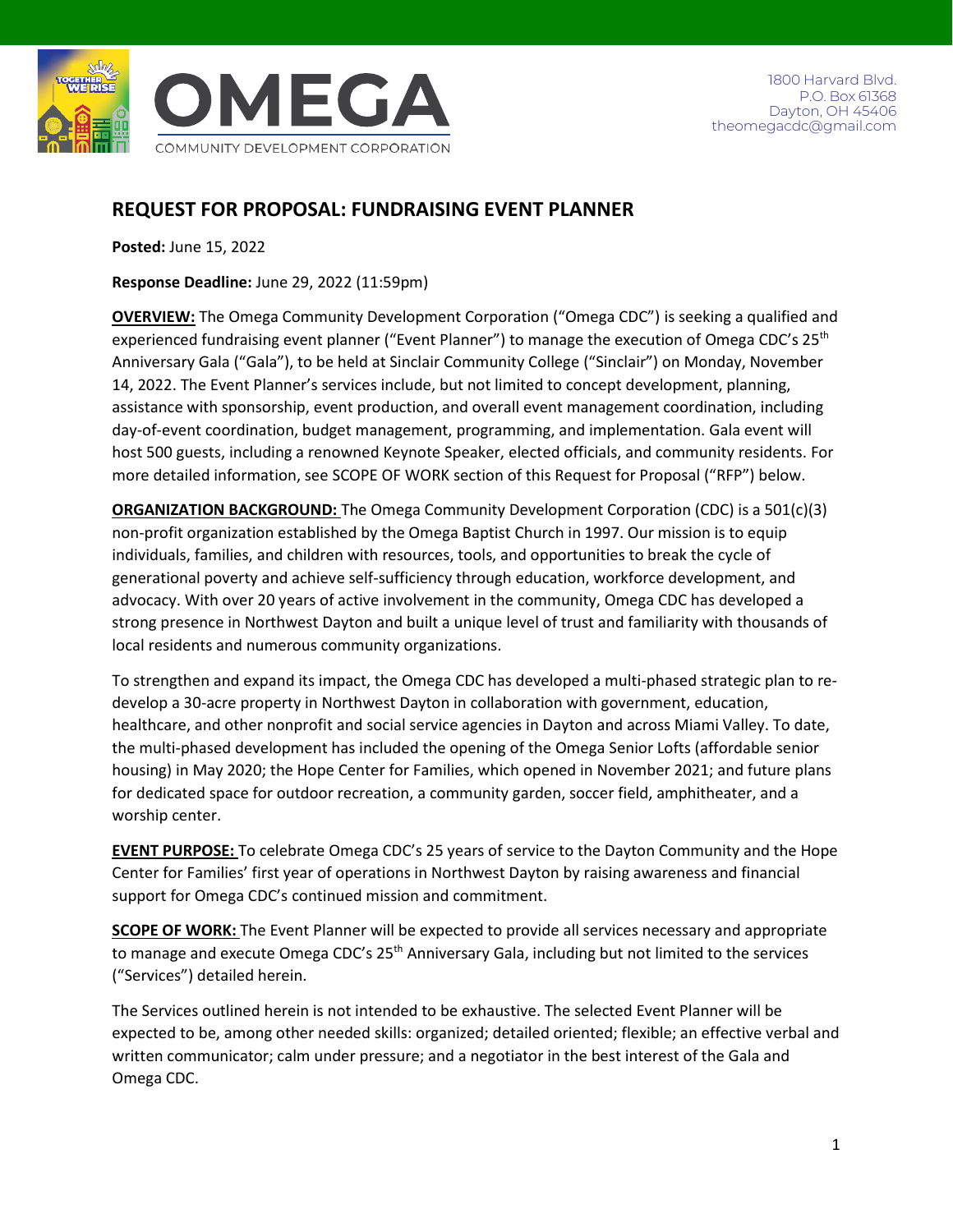# **A. EVENT MANAGEMENT**

- **•** Establish regular ongoing communication and provide agendas with Omega CDC, working closely with Omega CDC Development & Community Engagement Committee of the Board of Directors to determine overall look and theme of Gala, including the layout and flow of Gala, and to ensure effective internal communications and a collaborative and cooperative process;
- **•** Draft, manage, and finalize the Gala's project plans, budgets, timelines, deployment schedule and oversee execution of all related tasks;
- **•** Identify potential challenges and recommend solutions;
- **•** Serve as liaison with vendors, venues, sponsors, and other Gala stakeholders ("Third Parties") and upon Omega CDC's written request, serve as proxy for certain matters;
- **•** Ensure Gala complies with applicable laws and regulations;
- **•** Ensure all authorized agents and/or staff of Event Planner are qualified to perform services in accordance with best industry standards (Event Planner will not subcontract any tasks to third parties without Omega CDC's prior written consent); and
- **•** Exercise duty of loyalty and good faith in favor of Omega CDC when negotiating with third parties (Event Planner will present all contracts to Omega CDC for final approval).
- **•** Oversee setup and strike of equipment, furniture rentals, AV, staging, room setups, signage, sponsors space, registration, gift bags, and any other related line items;
- **•** Manage and train volunteers and staff for Gala;
- **•** If necessary and approved by Omega CDC, recruit, train and supervise paid staff for positions not filled by volunteers;
- **•** Execute the overall direction on Gala logistics; and
- **•** Manage the gift bags production.

## **B. DELIVERABLES**

- Develop and update a detailed project plan for Omega CDC with estimated delivery dates and agreed upon budget, which details anticipated tasks and required expenses;
- Maintain a budget spreadsheet of vendor costs related to Gala;
- Secure the best possible pricing for all expenditures relating to Gala, providing documentation (unless waived by Omega CDC) showing that a competitive, fair and transparent Request for Quotations process was used and followed, where at least three vendors were considered and details supporting the reasoning as to why the selected vendor is ultimately recommended;
- Oversee and manage all approved vendor relationships and ensure vendor deliverables are delivered on-time, and maintain a vendor list as vendors are confirmed;
- Manage submission of all invoices to ensure payments can be made in a timely manner
- Meet and act as primary point of contact for related vendors, including but not limited to the following:
	- Production, to include the following:
		- o Audio and Visual;
		- o Lighting;
		- o Set design and fabrication;
		- o Décor (including floral);
		- o Gift bags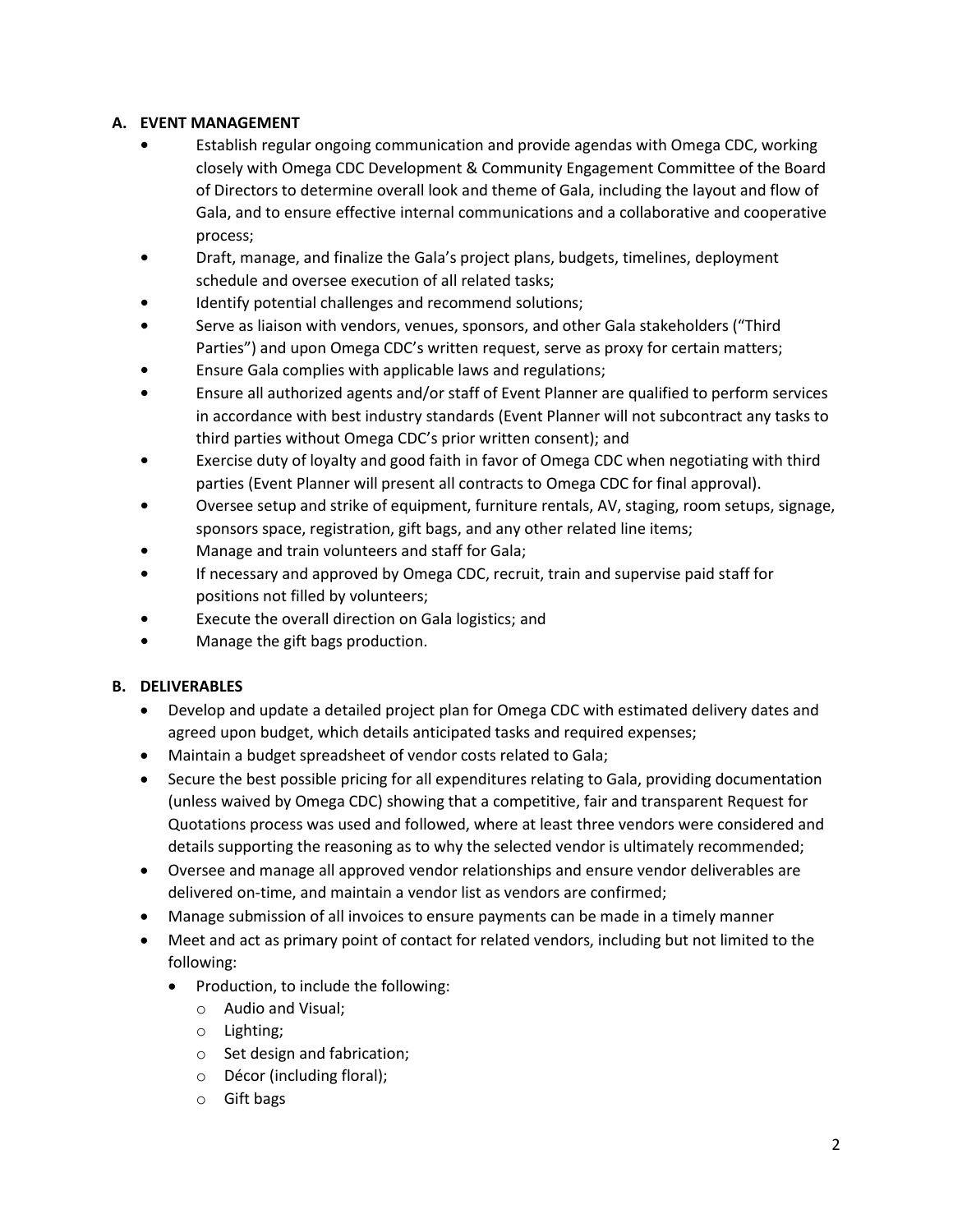- o Production Schedule
- Liaise with any security details as needed
- Submit a post-event evaluation report with recommendations to Omega CDC, including:
	- **•** Prepare final expense report for budget reconciliation to include in-kind donations, discounts, and actual costs;
	- **•** Provide participant, vendor, and sponsor evaluations and thank you letters; and
	- **•** Other duties as assigned.

# **C. GENERAL MANAGEMENT**

- Provide general administration, management, day-of execution and manage on-site Gala registration;
- Create weekly reports for follow-ups and identify who should receive the reports;
- Arrange and manage seating arrangements;
- Manage the seating process for all guests and email tickets electronically prior to Gala;
- Ensure all VIP guests, elected officials, and sponsors are seated appropriately at Gala;
- Ensure all required insurance certificates are obtained;
- Ensure all required permit applications, if any, are submitted;
- Recruit, train, and supervise all staff and volunteers at Gala;
- Oversee the design, sound, lighting and construction of a set that is appropriate for the venue and the needs of Gala;
- Oversee the design, sound and selection of stage set, including video screens, podium, and furniture;
- Oversee the design lighting, sound and technical layout including video screens, cameras, and teleprompters;
- Work with Omega CDC staff to ensure sponsorship packages are fulfilled appropriately at Gala, to include ticket and seat fulfillment; and
- Ensure a full walk-through/rehearsal prior to the Gala.

## **REQUEST FOR PROPOSAL CRITERIA:**

Each Request for Proposal (RFP) response will be evaluated according to the following criteria by a the Omega CDC Development & Community Engagement Committee including executive staff, board members, and volunteers:

- Consultant is registered with an official organization, with proof of state-provided Certificate of Good Standing.
- Understanding of the nonprofit landscape in Dayton or similar communities.
- Prior success in planning and executing large-scale fundraising events
	- o Applicants should include examples of previous successful related work.
- Project management & experience
- Proposed fee (maximum request: \$15,000)

## **TIMELINE:**

- Deadline for Responses: June 29, 2022
- Deadline Committee Decision: July 6, 2022